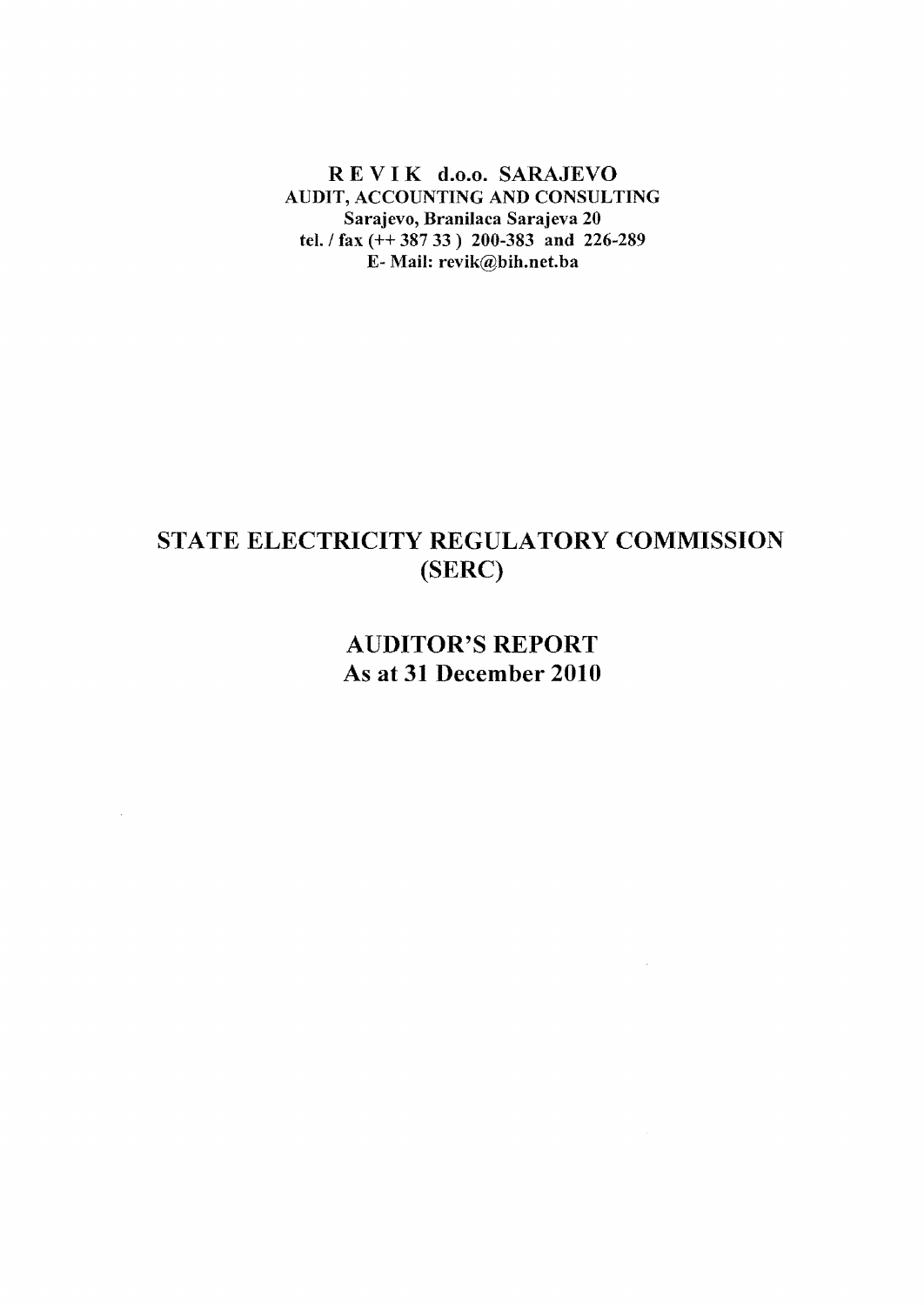## REVIK d.o.o. SARAJEVO AUDIT, ACCOUNTING AND CONSULTING Sarajevo, Branilaca Sarajeva 20 Tel./fax  $(387) (33) 200 - 383$  and  $226 - 289$ e-mail: revik@bih.net.ba

# INDEPENDENT AUDITOR'S REPORT

# State Electricity Regulatory Commission (SERC) Tuzla

1. We have audited the accompanying financial statements of State Electricity Regulatory Commission (SERC), Tuzla ("hereinafter SERC"), set out on pages 3 to 17, which comprise the balance sheet as at December 31, 2010, and the income statement, statement of changes in equity and cash flow statement for the year then ended, and a summary of significant accounting policies and other explanatory notes.

### *Management's Responsibility for the Financial Statements*

 $2.$ Management is responsible for the preparation and fair presentation of these financial statements in accordance with International Financial Reporting Standards. This responsibility includes: designing, implementing and maintaining internal control relevant to the preparation and fair presentation of financial statements that are free from material misstatement, whether due to fraud or error; selecting and applying appropriate accounting policies; and making accounting estimates that are reasonable in the circumstances.

### *Auditor's Responsibility*

3. Our responsibility is to express an opinion on these financial statements based on our audit. We conducted our audit in accordance with International Standards on Auditing. Those standards require that we comply with ethical requirements and plan and perform the audit to obtain reasonable assurance whether the financial statements are free from material misstatement

An audit involves performing procedures to obtain audit evidence about the amounts and disclosures in the financial statements. The procedures selected depend on the auditor's judgment, including the assessment of the risks of material misstatement of the financial statements, whether due to fraud or error. In making those risk assessments, the auditor considers internal control relevant to the Company's preparation and fair presentation of the financial statements in order to design audit procedures that are appropriate in the circumstances, but not for the purpose of expressing an opinion on the effectiveness of the Company's internal control. An audit also includes evaluating the appropriateness of accounting policies used and the reasonableness of accounting estimates made by management, as well as evaluating the overall presentation of the financial statements.

We believe that the audit evidence we have obtained is sufficient and appropriate to provide a basis for our audit opinion.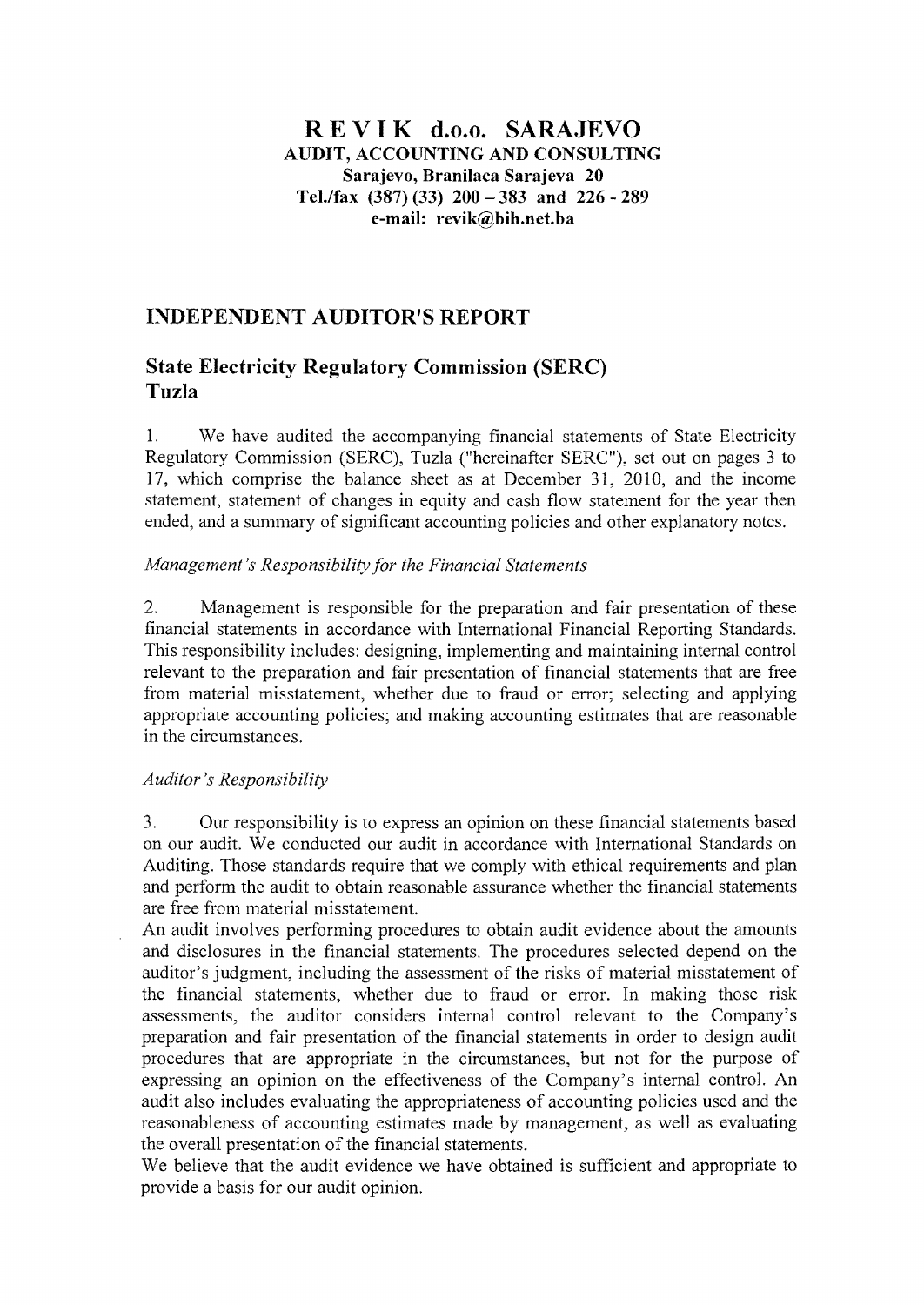## *Opinion*

3. In our opinion, the financial statements present fairly, in all material respects, the financial position of the SERC as of December 31, 2010, and the results of its operations and its cash flows for the year then ended in accordance with International Financial Reporting Standards ("IFRS ").

REVIK d.o.o. Sarajevo

l il cui l'evelant i~) / / Adovci  $/$  Edin Udovčić, certified a ! , !

Sarajevo, 22 March 2011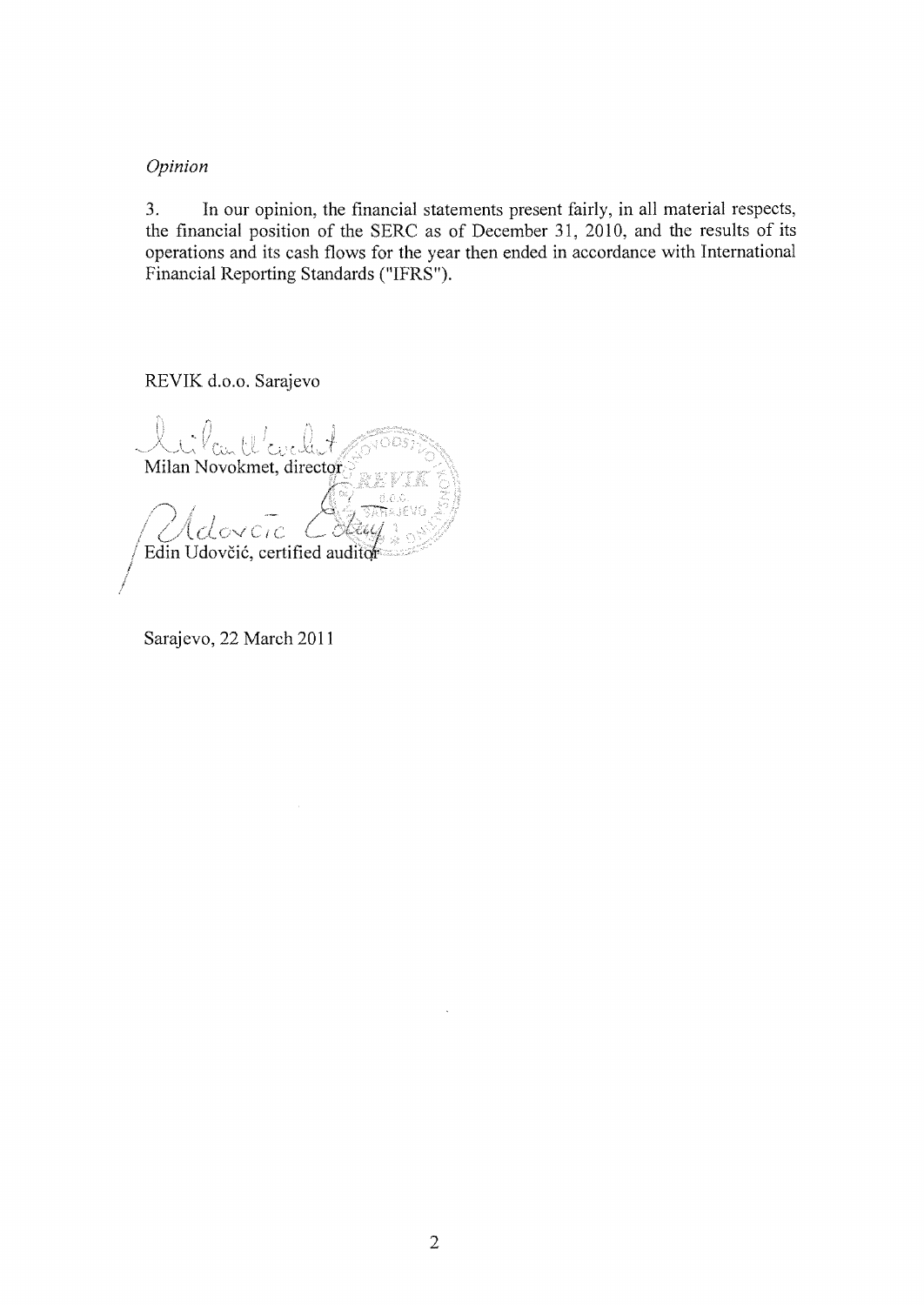# **State Electricity Regulatory Commission (SERC) Tuzla**

 $\label{eq:1} \begin{aligned} \text{Hence, the model is a nontrivial and}\\ \end{aligned}$ 

 $\sim$  $\sigma_{\chi}$ 

# **INCOME STATEMENT**

## **For the period ended 31 December 2010**

|                                                                             |              | 31 December | 31 December |
|-----------------------------------------------------------------------------|--------------|-------------|-------------|
| (All amounts expressed in KM)                                               | <b>Notes</b> | 2010        | 2009        |
| <b>Revenues</b>                                                             |              |             |             |
| Humanitarian income                                                         | 3            | .50         | 59          |
| Income from fees and interest                                               | 2.2, 4       | 2,176,795   | 2,379,392   |
| Other income                                                                | 5            | 6,948       | 3,199       |
| <b>Total Revenues</b>                                                       |              | 2,183,793   | 2,382,650   |
| <b>Expenditures</b>                                                         |              |             |             |
| Material and energy                                                         | 6            | 51,246      | 39,097      |
| Services                                                                    | 2.3, 7       | 301,367     | 306,001     |
| Salaries and wages                                                          | 8            | 1,239,603   | 1,211,889   |
| Depreciation                                                                | 2.3, 10, 11  | 68,891      | 59,082      |
| Other expenses                                                              | 9            | 114,428     | 136,498     |
| <b>Total Expenditures</b>                                                   |              | 1,775,535   | 1,752,567   |
| Deficit of revenues / expenditures<br>compared to the expenditures/revenues |              | 408,258     | 630,083     |

The accompanying notes are an integral part of these financial statements